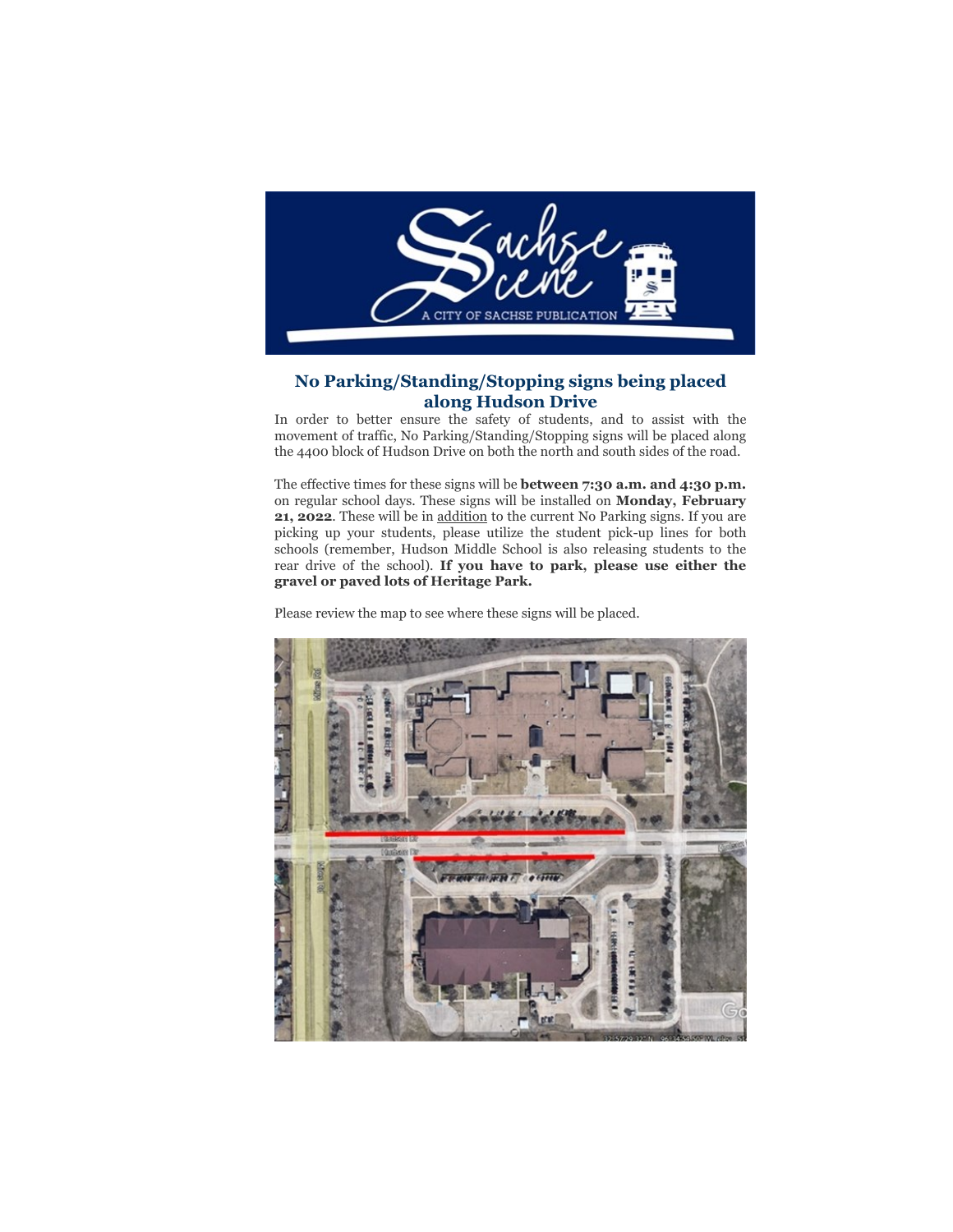

## **New Classes and Camps Now Available**

Spring/Summer 2022 Camps, classes, activities, and more are now available for registration! Register **here. [\[https://anc.apm.activecommunities.com/cityofsachse/home?](https://anc.apm.activecommunities.com/cityofsachse/home?onlineSiteId=0&from_original_cui=true) onlineSiteId=0&from\_original\_cui=true]**

now available online!



**Register NOW at** 

www.cityofsachse.com/classregistration

**Dutch Bros Coffee is Coming to Sachse**<br>an exciting announcement! Dutch Bros Coffee We have an exciting announcement! **[https://www.facebook.com/DutchBros/? \_\_cft\_\_[0]=AZUAFJCQ8tKP-QpAIuiMiJd6y1jvm1KxKZUpg-2E-[8C\\_3o3Ive9HWQP\\_dpKke6Doc9YGoRfvyMZmiTvEeleCU1Xwug\\_af](https://www.facebook.com/DutchBros/?__cft__[0]=AZUAFJCQ8tKP-QpAIuiMiJd6y1jvm1KxKZUpg-2E-8C_3o3Ive9HWQP_dpKke6Doc9YGoRfvyMZmiTvEeleCU1Xwug_af7yeapWjRudJMscCMVX1le6m5SQ5RGtM785meGhbc2x4w-EiEe-6q4NQM3OfIwWA3RI4jE03Gd9Iwargmw&__tn__=kK-y-R) 7yeapWjRudJMscCMVX1le6m5SQ5RGtM785meGhbc2x4w-EiEe-**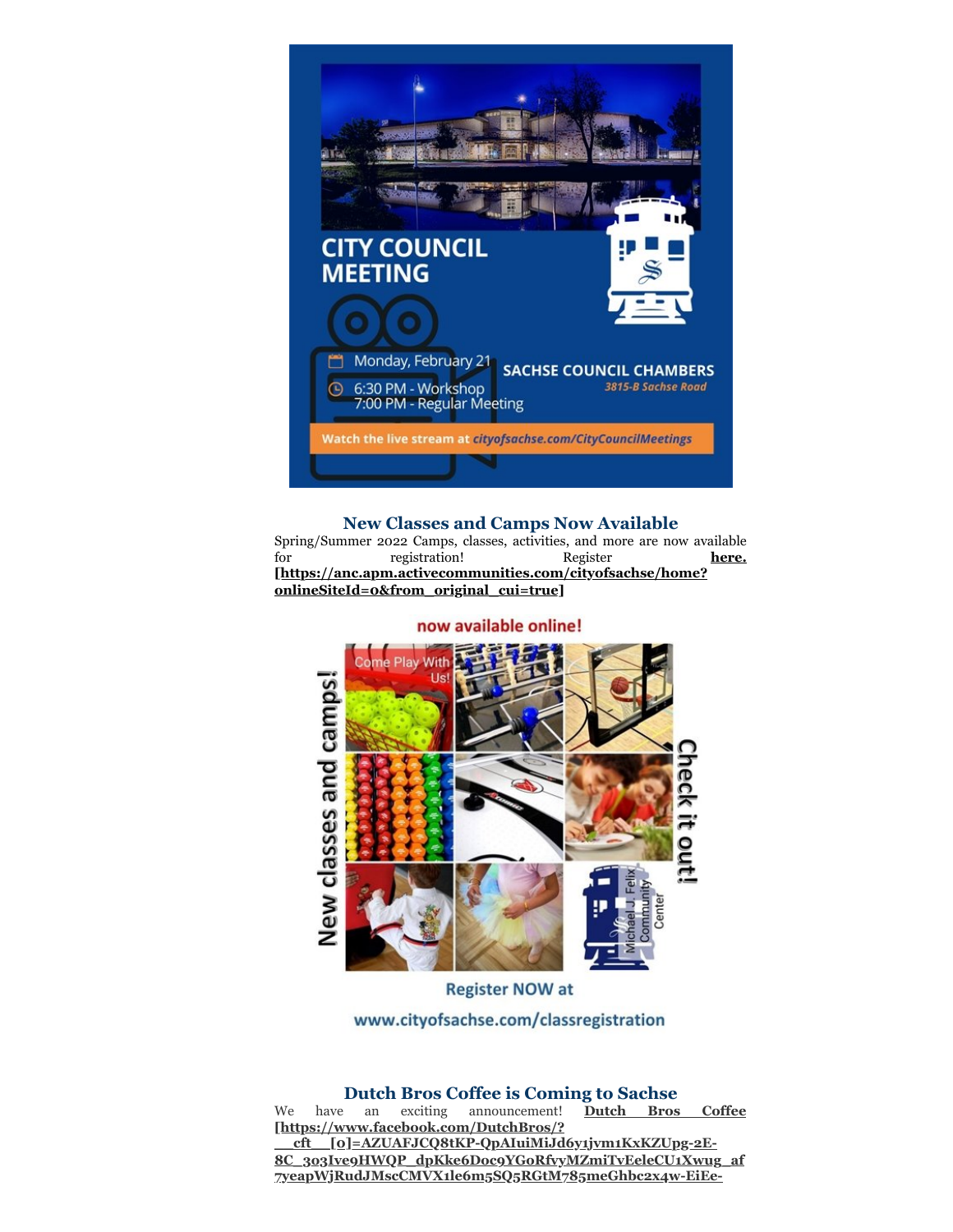**[6q4NQM3OfIwWA3RI4jE03Gd9Iwargmw&\\_\\_tn\\_\\_=kK-y-R\]](https://www.facebook.com/DutchBros/?__cft__[0]=AZUAFJCQ8tKP-QpAIuiMiJd6y1jvm1KxKZUpg-2E-8C_3o3Ive9HWQP_dpKke6Doc9YGoRfvyMZmiTvEeleCU1Xwug_af7yeapWjRudJMscCMVX1le6m5SQ5RGtM785meGhbc2x4w-EiEe-6q4NQM3OfIwWA3RI4jE03Gd9Iwargmw&__tn__=kK-y-R)** is the second retail business coming to Sachse at the corner of Highway 78 and Bunker Hill Road next to **Salad and Go [https://www.facebook.com/SaladandGo/?**

**\_\_cft\_\_[0]=AZUAFJCQ8tKP-QpAIuiMiJd6y1jvm1KxKZUpg-2E-[8C\\_3o3Ive9HWQP\\_dpKke6Doc9YGoRfvyMZmiTvEeleCU1Xwug\\_af](https://www.facebook.com/SaladandGo/?__cft__[0]=AZUAFJCQ8tKP-QpAIuiMiJd6y1jvm1KxKZUpg-2E-8C_3o3Ive9HWQP_dpKke6Doc9YGoRfvyMZmiTvEeleCU1Xwug_af7yeapWjRudJMscCMVX1le6m5SQ5RGtM785meGhbc2x4w-EiEe-6q4NQM3OfIwWA3RI4jE03Gd9Iwargmw&__tn__=kK-y-R) 7yeapWjRudJMscCMVX1le6m5SQ5RGtM785meGhbc2x4w-EiEe-6q4NQM3OfIwWA3RI4jE03Gd9Iwargmw&\_\_tn\_\_=kK-y-R]**!



**Trinity Regional Hospital - Call for Volunteers [Trinity Regional Hospital Sachse](https://www.facebook.com/trinityregionalsachse) [https://www.facebook.com/trinityregionalsachse]** is looking for volunteers! Please reach out to Emily Fletcher if you are interested in receiving a volunteer application.



#### **Sachse Animal Shelter Donation**

Thank you Sachse High School Student Council! Make sure to stop by the Sachse High School Library with your donations to the Sachse Animal Shelter starting Monday, February 14!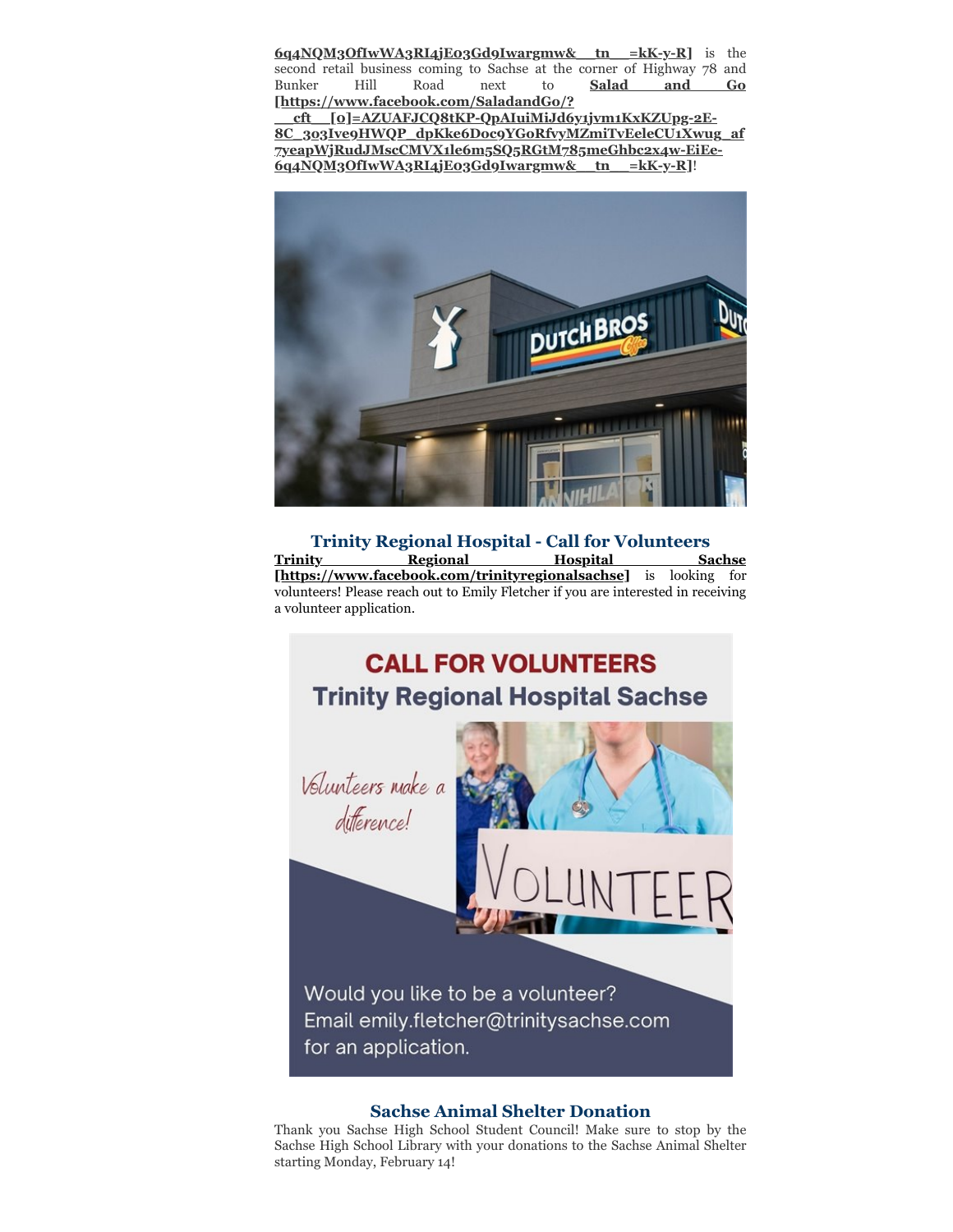

## **Updated CWD Map**

As a reminder, some residences may see a change in their bulk/brush collection schedule. Direct notification was sent to those affected (a specific area in Woodbridge West), so **if you have not been contacted, your route has not changed.**

Please see the map below for clarification, or check out the interactive map **[here \[http://ow.ly/uL5o50Hs3mO\]](http://ow.ly/uL5o50Hs3mO)**.



#### **Discover Your Bulk & Brush Collection Day**

The City has new times to set out your bulk trash and brush collection. Bulk trash needs to be placed out no earlier than 48 hours prior to your scheduled collection day. What about brush? It goes out on the Saturday prior to your collection day.

**Please Note: no more than 6 cubic yards of brush/bulk are allowed to be out on the curb at one time.**

Not sure about your collection day? Check the interactive map on our bulk trash webpage: [www.cityofsachse.com/bulktrash](https://gcc02.safelinks.protection.outlook.com/?url=http%3A%2F%2Fwww.cityofsachse.com%2Fbulktrash%3Ffbclid%3DIwAR0zFingZEmaMqflcJpTx6XjtCKzj2Uxqk1OM04PUeiF7Ff1ebnjvuEt9Uo&data=02%7C01%7Cmbartram%40cityofsachse.com%7Cd295fd1310354e67f3a908d83a699628%7C2a2b11936d0c45a9ae5a7c6641125792%7C0%7C0%7C637323572462517452&sdata=W%2BpvX4%2BsQ4As1D%2B98Ycq4IPbvZZ32o1mphRxogfwFoA%3D&reserved=0)